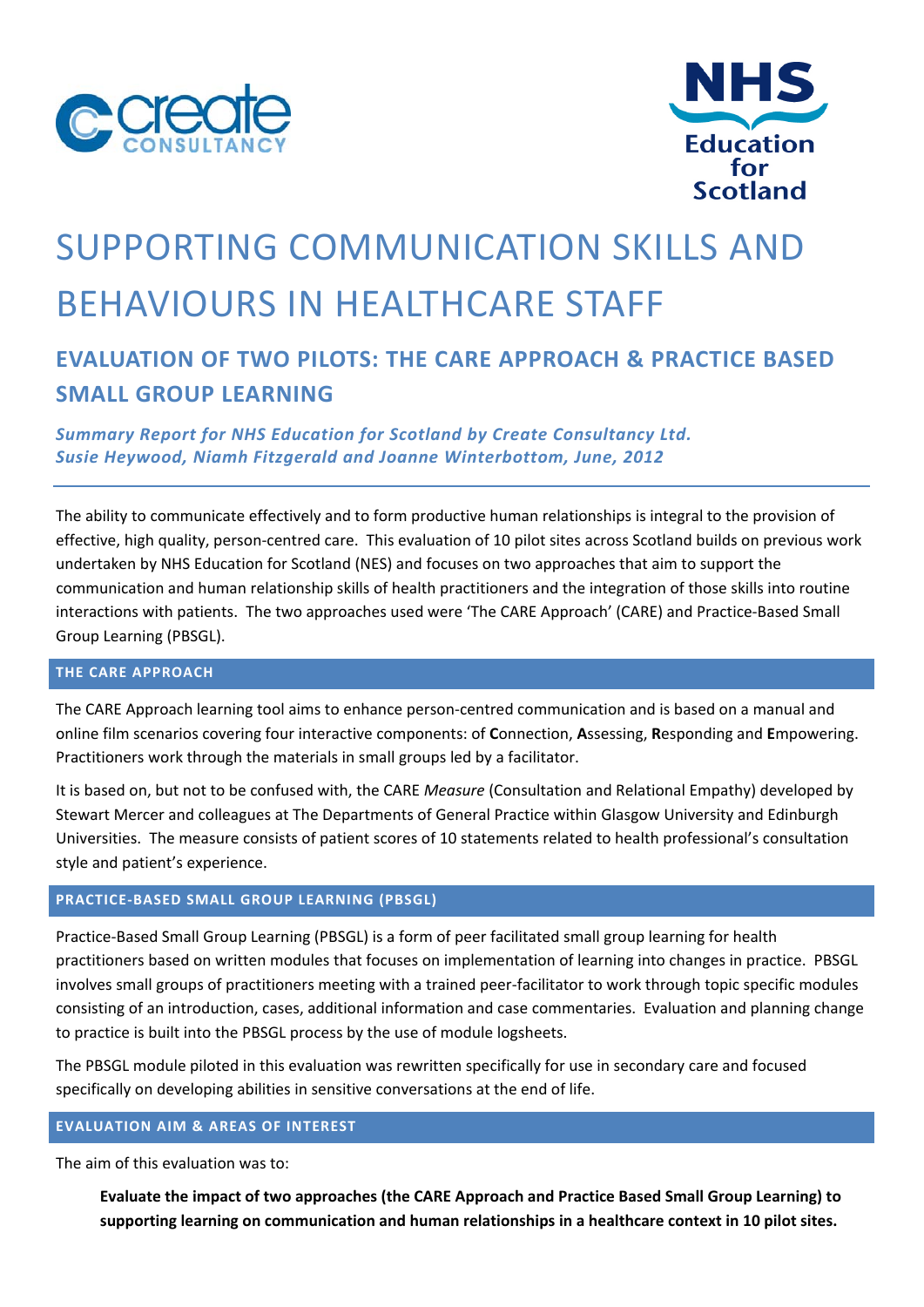Specific areas of interest included:

- 1. Participants' and facilitators' experiences
- 2. The acquisition of knowledge and skills,
- 3. Changes in professional practice,
- 4. Barriers and facilitators to the application of new learning
- 5. Learning in relation to the spread and sustainability of the two approaches.

#### **METHODS**

The evaluation adopted a mixed method approach across 10 pilot sites (5 sites for the CARE Approach and 5 sites for PBSGL) comprising the following elements. Further details are available in the full evaluation report.

- **A review of quantitative records (attendance etc.) and PBSGL learning logsheets.**
- **Questionnaires with facilitators and participants** specific to each approach administered pre and post delivery.
- **Qualitative interviews with facilitators and participants.**

# **KEY FINDINGS ‐ PROCESS**

### CARE APPROACH

Facilitators and participants were generally satisfied with their involvement in the project, and with the materials and group discussion, however there were a number of areas which were highlighted as having worked well and important for future rollout. These included:

- Using protected practice time or negotiating protected time for delivery as the time required to complete all six modules is significant.
- Adapting the materials to suit each group (many facilitators did this in their own time).

There were also some areas for development including:

- Providing clearer information to participants to support staff recruitment and to ensure staff know what to expect if they become involved in the initiative including the nature and value of the approach and the benefits of participation.
- Supporting the video clips with clearer information and discussion points and ensuring that all participants have access to the manual.
- Exploring possible accreditation routes or links to the formal CPD framework.

# PRACTICE‐BASED SMALL GROUP LEARNING (PBSGL)

Effective **facilitation** was also essential to the successful delivery of PBSGL and there were a number of aspects that worked well:

- A trained facilitator, preferably with previous experience in group facilitation.
- Modelling the PBSGL approach on the facilitator's training day. Co‐facilitation also helped.
- Staff were hand‐picked and encouraged or invited to attend.
- The case studies were essential to learning and positive experiences of the approach.

There were also a number of aspects which made the approach challenging to deliver including:

- Lack of information prior to facilitator training and prior to attending sessions for participants.
- A need for greater support for facilitators on the content and issues being discussed in the modules, not just training in facilitation skills.
- A significant administrative burden for facilitators in recruiting staff and setting up groups.
- The time required to allow groups to settle and become comfortable with open discussion beyond case studies and into real‐life practice experience.
- Practitioners' knowledge about and comfort with the style of learning involved in PBSGL (i.e. not didactic).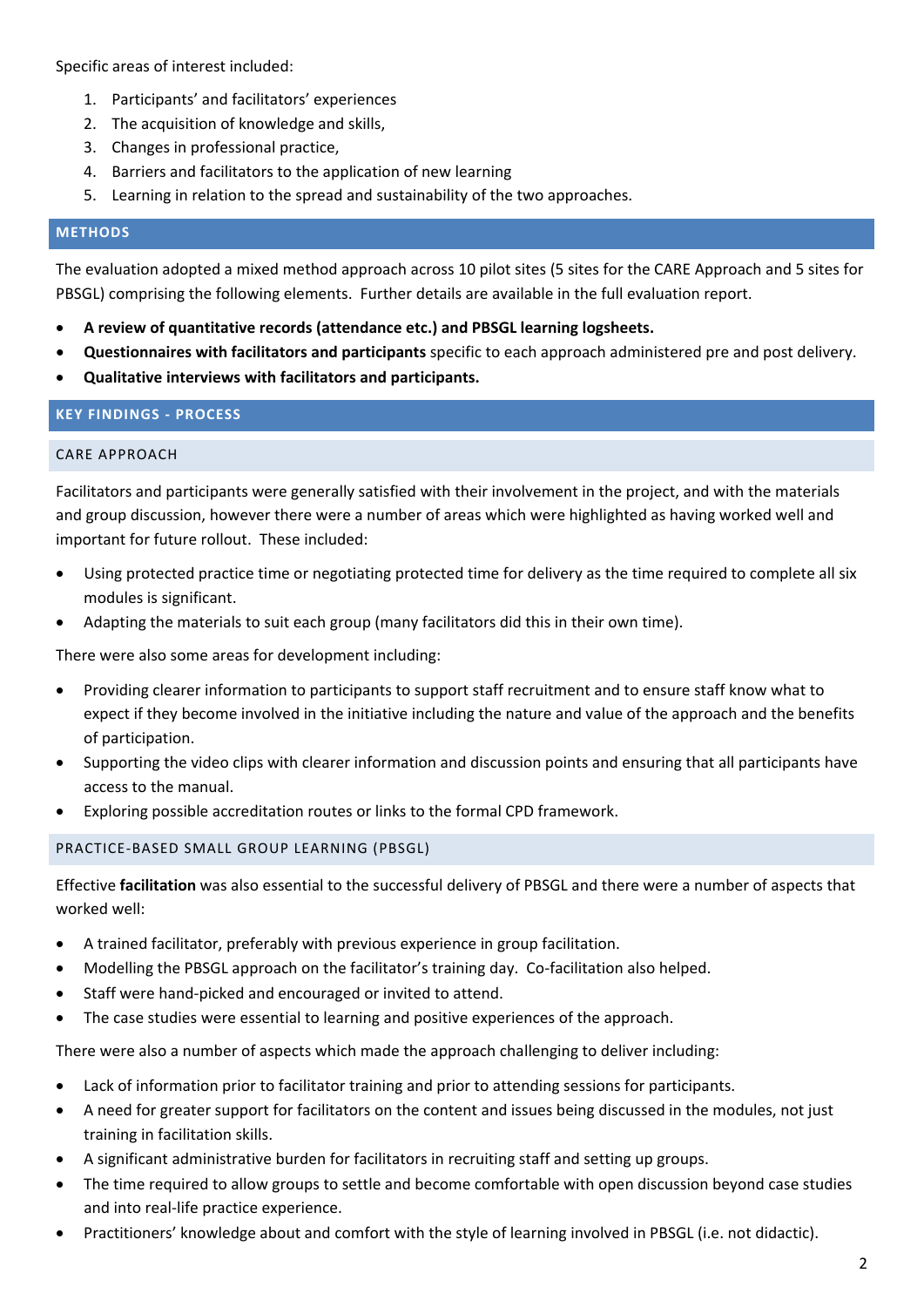**For both CARE and PBSGL**, the multidisciplinary make‐up of the groups was found to be beneficial. As well as improving communication and relationships between staff it also offered participants;

- The opportunity to learn from staff in other disciplines and with varying levels of experience
- A better understanding of other staff roles and pressures
- A chance to see things from different angles and perspectives

# **KEY FINDINGS ‐ IMPACT**

#### CARE

The CARE Approach had a **clear impact** on the development of **knowledge and skills** of the majority of participants. This included an increase in knowledge of best practice in relation to communication and consultation skills, and also a sense of increased confidence and improved person centred consultation/communication skills.

Even participants who reported no new learning felt that participation in the CARE Approach had refreshed or reconfirmed skills which they had previously held. Linking the approach with use of the CARE Measure may provide useful information in terms of impact evaluation in the future.

The evaluation did not involve longer term follow‐up of staff but some participants were able to describe examples of putting aspects of the CARE Approach into **practice** during patient consultations. Findings suggest an increased belief that participation in the CARE Approach will have a long term benefit for patients, partly resulting from improved working relationships between staff. The most positive results were seen in sites which appeared to have fostered a relatively high level of staff buy in for the CARE Approach.

**Barriers** raised by participants included the constraints of **current models or ways of working**. Key to this is the limitations placed on practitioners by short and rigid consultation times. While module 1 of the CARE Approach addresses the tension between task and patient focused encounters, it still remains a considerable challenge. It may be beneficial for the training to include more discussion of how the CARE Approach can be used while continuing to address the clinical needs of patients. This could be backed up by a more strategic approach to tackling this issue.

There is a perception that a **facilitator to changes** in practice would be a change in the **organisational culture** and whole team approach. This includes high priority being given to communication skills and needs to backed up by supportive managers and supervisors.

#### PBSGL

Participation in PBSGL had a **positive impact on knowledge and skill levels** among participants and facilitators. Learning came from the information and tools included in the module materials as well as through the process of sharing with other professionals. Additionally, the comparison of pre and post pilot questionnaire results shows a significant increase in confidence in all but one of the measures of palliative and end of life care.

**Practice change** was identified in several areas. One key change reported by a majority of participants was improvement in team work and relationships, which appears to be a clear by‐product of the small group learning approach. The timescales of this evaluation have meant that many interviews and questionnaires were completed very quickly following final group sessions, or in a small number of cases prior to final session. Even if they were unable to identify changes already made, many of the participants identified potential areas for change or signalled intention to change in the future.

In terms of **facilitators to change**,several participants suggested that it would be useful to have follow up or refresher sessions following completion of the module. The conditions of the pilot meant that groups were asked to meet at least twice. However, it is clear that enthusiasm for both the topic and the PBSGL learning approach led many to feel that continued meetings would enhance their knowledge and provide an opportunity for further reflection on the impact the process has had on their practice.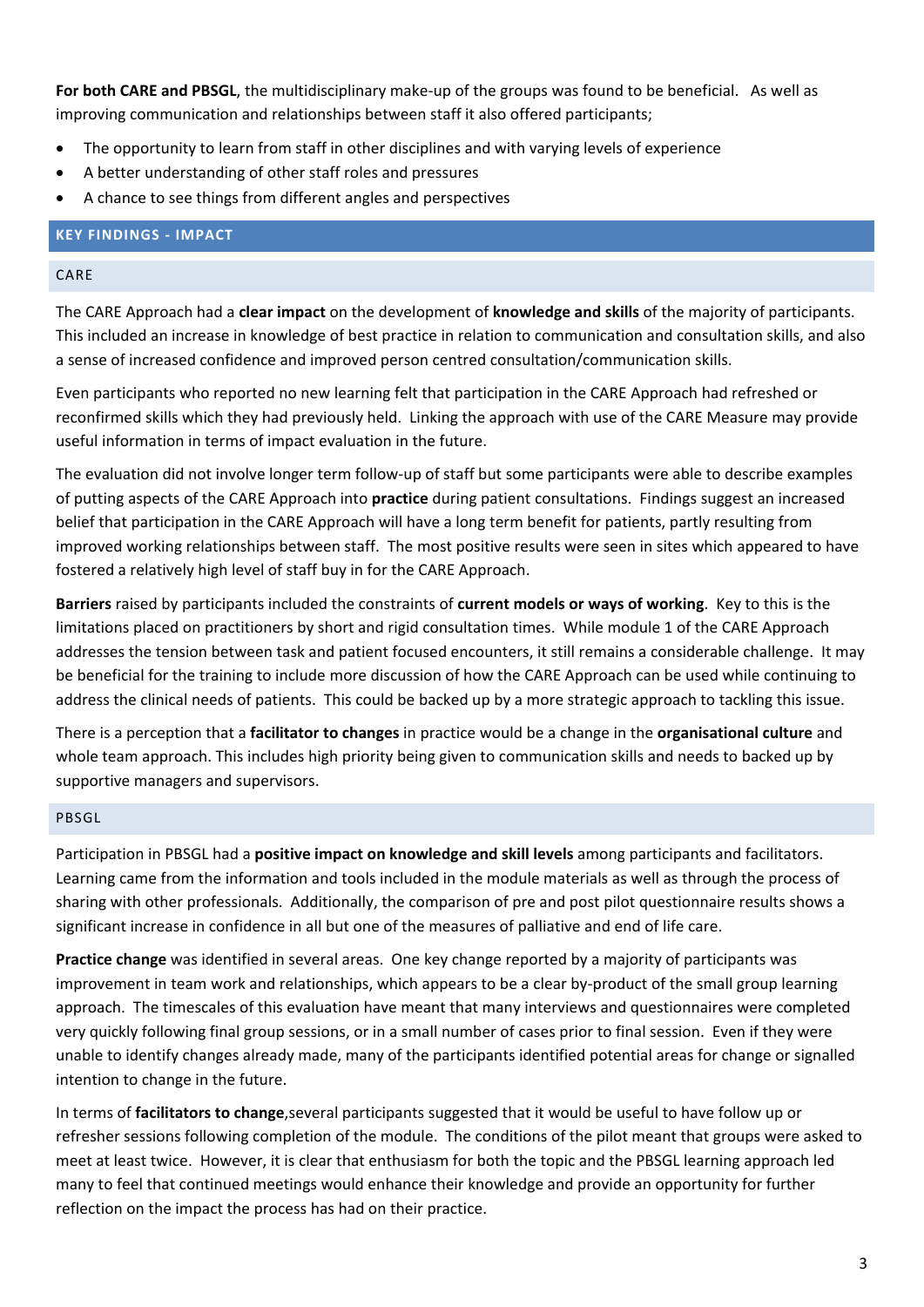In addition, it was identified that **support from above** demonstrating the value placed on communication by the organisation would be helpful in the application of learning to practice. In addition, simple changes to the working environment which were conducive to more meaningful communication with patients were highlighted. A level of importance needs to be placed on communication skills at **organisational and even governmental level** in order for practice change to be possible.

#### **4: CONCLUSIONS AND RECOMMENDATIONS**

Following the pilots of the CARE Approach in primary care settings and Practice Based Small Group Learning in **acute care/secondary care settings there were increases in self rated knowledge, confidence and skills backed up by positive reports from the qualitative data**. A wealth of learning was attributed to the multi‐disciplinary small group work method present in both approaches, which allowed a level of sharing and discussion among colleagues and across professional groups.

**Changes in professional practice** were reported or predicted from participants of both approaches as a result of the new learning. This could be explored further in future with longer-term research. An additional by-product reported by staff across all pilot sites was improved team and staff working relationships and an increased understanding of individual roles and responsibilities. The opportunity to meet with other members of staff to focus on communication, either to refresh skills and learning or to review and reflect on practice change was highly valued.

This evaluation has found a high level of satisfaction with both approaches from facilitators and participants. Despite some initial uncertainties and organisational difficulties the majority of participants reported positively on both the delivery methods and content of both approaches. The important role of skilled and experienced facilitators has been highlighted across both approaches. In addition, the findings demonstrate the need for adequate resources to support implementation of the learning opportunities.

Participants identified that application of learning from the approaches is best supported by an organisational culture where good communication with patients is valued and rewarded. This requires support from management and changes to the working environment as well as national emphasis on the value and importance of good communication skills.

#### KEY STRATEGIC RECOMMENDATIONS

A range of recommendations relating to improving the materials, processes and management of each approach in any future roll‐out are outlined in detail in the full evaluation report. Only key strategic recommendations are provided here.

- 1. The CARE Approach and PBSGL should be rolled out as part of a broader strategy to improve communication skills based on the wider recommendations of other initiatives and research.
- 2. Consideration should be given to the need for specific funding to support roll out of the learning approaches. This would demonstrate the value placed on patient‐centred communication skills at a national level and help to tackle the challenge of managing competing agendas and the limited ability of teams to release staff for training.
- 3. Support should be provided for groups and teams to evaluate the impact of any future roll out on skills and practice of staff and impact on patient care over a longer period of time in order to produce further evidence of effectiveness. This may have a positive effect on wider team and organisational buy in. In addition, it may be beneficial to coordinate evaluation to enable collation and sharing of learning.
- 4. Further investigation of ways of aligning the two approaches with formal accreditation frameworks may be beneficial for recruitment.
- 5. Managers and clinical leaders have a key role in supporting practitioners to make changes to practice following their involvement in either of these two initiatives by: